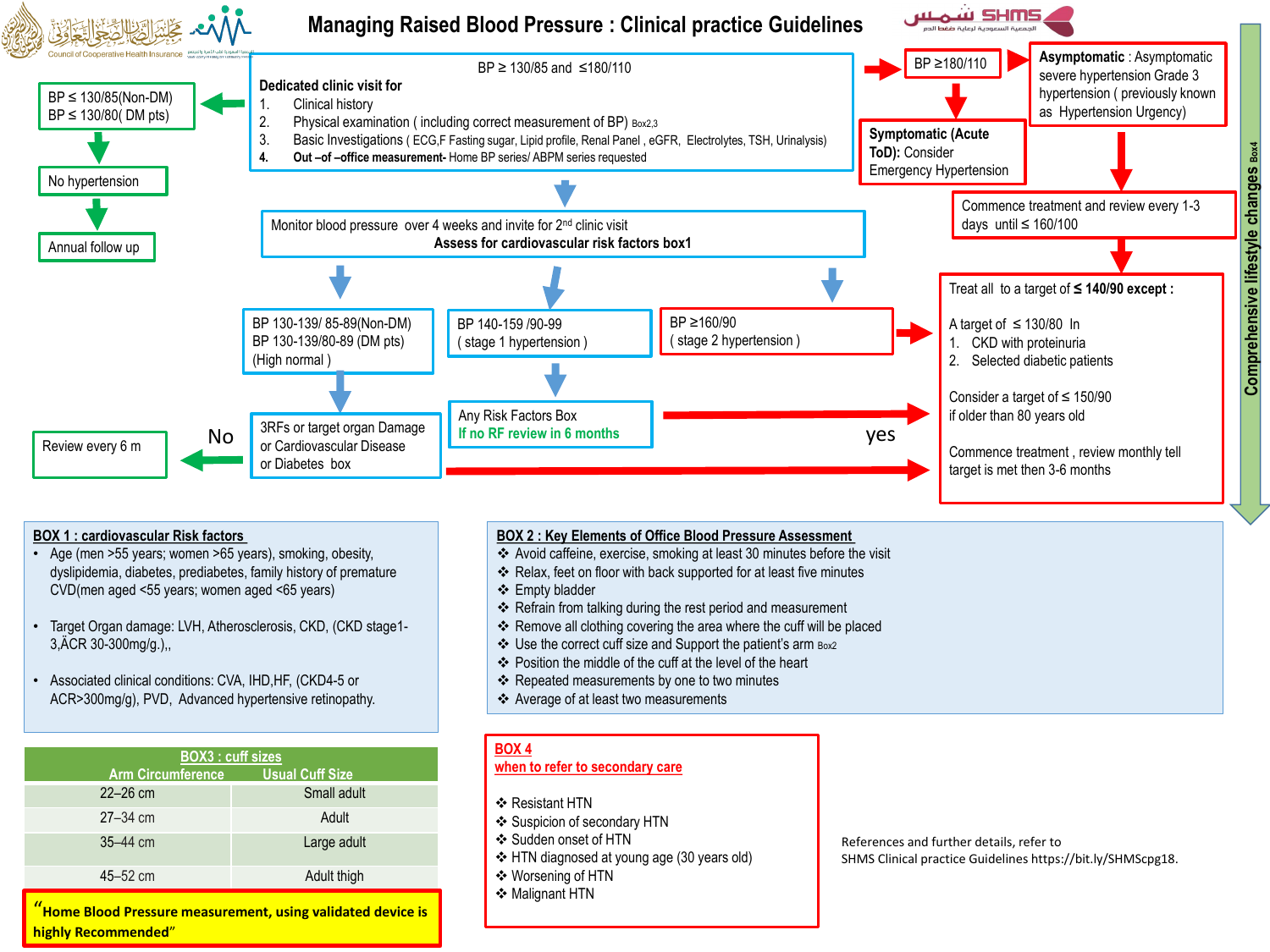#### **Box 5 : common blood pressure medications pharmacological intervention**

## **Thiazide diuretics**

**Common Agents:** Hydrochlorothiazide, bendroflumethiazide, chlorthalidone **Dose** : Hydrochlorothiazide- 12.5-25mg daily, indapamide 1.5mg **Monitoring** : check electrolytes regularly **Contraindications**: Hypercalcemia, Hyponatremia, symptomatic hyperuricemia **Side Effects:** Constipation, Diarrhea, Dizziness, Nausea, Postural Hypotension, electrolyte imbalance, urticarial **Cautions:** Hypokalemia, Elderly, Hepatic Failure **Hepatic Impairment**: Avoid if severe **Renal Impairment:** Avoid if eGFR is <30. **Pregnancy:** Contraindicated **Sick day rule:** stop if vomiting and diarrhea until no risk of dehydration

## **Centrally acting antihypertensive**

#### **Common Agents:** clonidine, methyldopa

**Dose** : Clonidine 50-100 Micrograms 3 times a day , increase every second or third day . Maximum dose 1.2 mg daily. methyldopa 250mg three times a day increase to maximum of 3 g per day every 2 -3 days. **Contraindications :** 2<sup>nd</sup> or 3<sup>rd</sup> degree heart block, sick sinus syndrome. **Caution:** CVA, constipation, heart failure, depression, Raynaud's syndrome, PVD. **Side Effects: clonidine:** depression, GI upset, dry mouth , fatigue, headache, sedation, sexual disorders, sleep disorders, postural hypotension. Methyldopa: amenorrhea, angioedema, bone marrow failure, breast enlargement, cognitive impairment, facial paralysis, hepatic disorders, lupus- like syndrome, parkinsonism, psychosis. **Treatment cessation:** clonidine must be withdrawn gradually to avoid severe rebound hypertension.

Monitoring: Methyldopa – CBS & LFT before treatment and at intervals during first 6-12 weeks of if unexplained fever occurs.

**Renal Impairment:** can be used, start with smaller dose. **Pregnancy:** use methyldopa

## **Calcium channel blockers**

**Common Agents:** Amlodipine, nifedipine, felodipine

**Dose** : Amlodipine- 5-10mg daily. **Contraindications**: Significant Aortic Stenosis. Nifedipine avoid within one month of MI

**Caution**: Avoid Nifedipine in elderly and longstanding Diabetes(can cause reflex tachycardia)

**Side Effects:** Headache, peripheral edema, dizziness, flushing, nausea and vomiting and vomiting, tachycardia, rashes, palpitations, rarely gingival hyperplasia

**Hepatic Impairment**: start at lower dose. **Renal Impairment:** can be used.

**Pregnancy:** Avoid in general , Nifedipine can be used.

**Breast Feeding:** Avoid. Nifedipine can be used.

## **ACE inhibitors/ARBs**

**Common Agents: ACEi** Ramipril, Lisinopril, Enalapril, **ARB**:losartan,valsartan,perindopril,Irbersartan, **Telmisartan** 

**Dose** : losartan-50-100mg daily, Enalarpil-10-20mg daily

**Monitoring** : check electrolytes regularly **Contraindications**: angioedema, bilateral renal artery stenosis, allergic or adverse reaction to the drug. **Side Effects:** Cough, hyperkalemia Dizziness, Nausea, Hypotension, electrolyte imbalance, urticarial rashes, rarely pancreatitis **Cautions:** Hyperkalemia, eGfr< 30mg/dl, symptomatic hypotension

**Renal Impairment:** Avoid if eGFR is <30. **Pregnancy:** Contraindicated **Sick day rule**: if risk of dehydration and AKI then stop them and restart once stable.



## **Aldosterone Antagonist**

**Common Agents:** spironolactone **Dose** : 25mg-100mg daily **Contraindications :** hyperkalemia, renal failure

**Side Effects:** Diarrhea, stomach cramps, Gynecomastia, headaches, rashes irregular hair growth, impotence, low platelets, liver dysfunction **Hepatic impairment**: contraindicated **Renal Impairment:** contraindicated **Pregnancy:** Contraindicated



## **Alpha-adrenoceptor blockers**

**Common Agents:** doxazosin , prazosin **Dose** : 1 mg once daily for 1 week then increase to 2 mg up to 4 mg once daily. **Contraindications :** history of micturition syncope, postural hypotension. **Cautions:** postural hypotension with initial dose, cataract surgery ( risk of floppy iris syndrome) **Side Effects:** arrhythmias, chest pain, cough, cystitis, dizziness, dyspnea, GI discomfort, headache, flu like illness, muscle complaint, palpitations, vertigo **Hepatic impairment**: avoid in severe impairment **Renal Impairment:** can be used

## **Beta blockers**

**Common Agents:** Atenolol, bisoprolol, carvedilol. **Dose** : Bisoprolol 5-10mg daily, Atenolol 25-100mg daily **Contraindications :** Severe Asthma and COPD. **Caution: Peripheral vascular disease Side Effects:** Diarrhea, stomach cramps, blurring of vision, headaches, insomnia, hair loss, dizziness. **Renal Impairment:** can be used. **Pregnancy: Contraindicated except labetalol.** 

# **Box6: Life style modifications:**

| <b>Intervention</b>                                                                       | <b>Effect on BP</b>                                |
|-------------------------------------------------------------------------------------------|----------------------------------------------------|
| Weight loss/ Healthy diet, alcohol restriction                                            | 1 mm Hg for every 1-kg<br>reduction in body weight |
| Low sodium intake $($ < 1500 mg/d)                                                        | $-5/6$ mm Hg                                       |
| More potassium $(3500 - 5000 \text{ mg/d})$                                               | $-4/5$ mm Hg                                       |
| Physical activity (150 min/week of moderate to high intensity)<br>(Avoid if BP very High) | $-5/8$ mm Hg                                       |

References and further details, refer to SHMS Clinical practice Guidelines https://bit.ly/SHMScpg18.